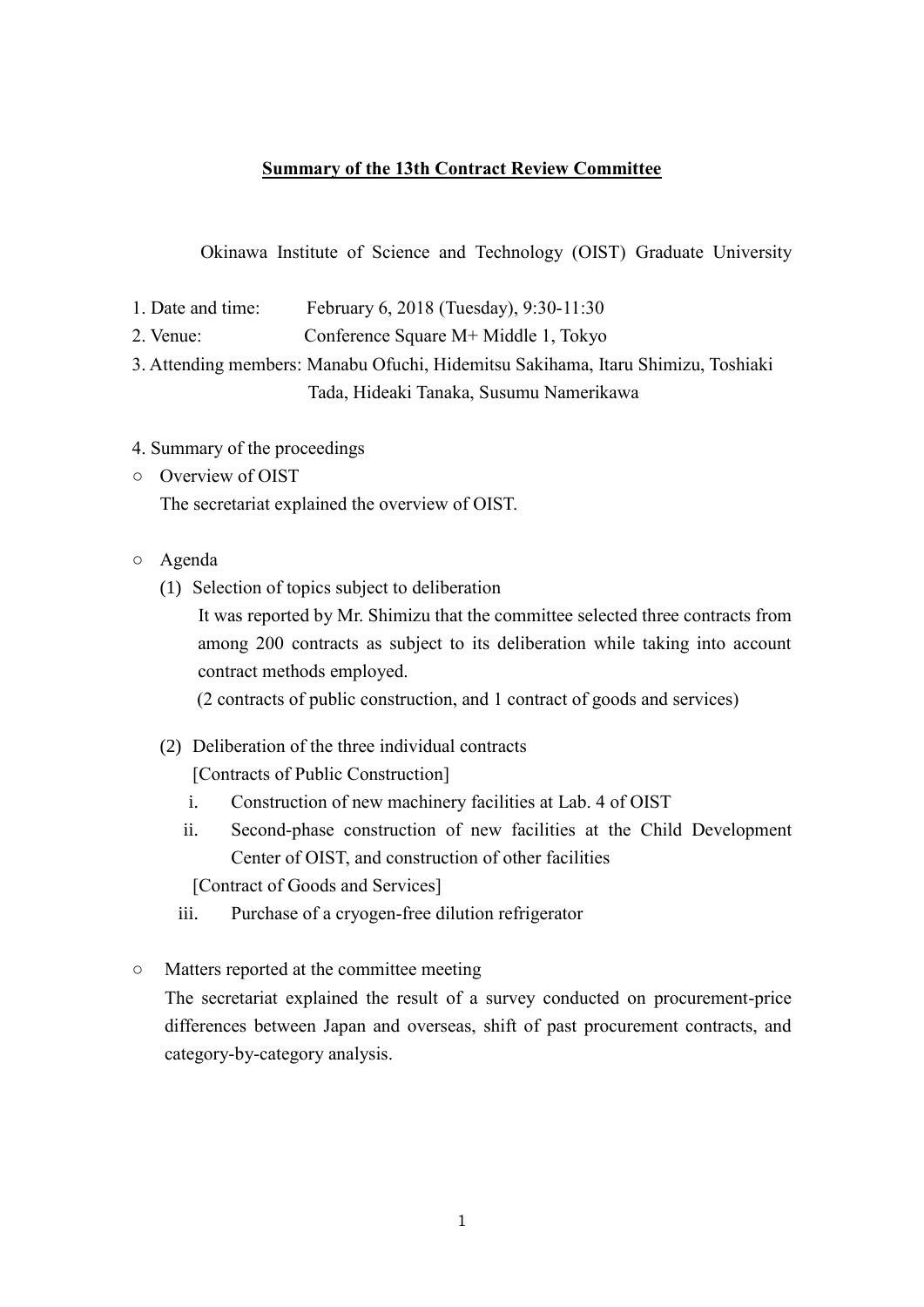Reasons for selecting the three contracts for deliberation

Commissioner in charge: Itaru Shimizu

[Contracts of Public Construction]

- 1. General competitive bidding: No. 34 (Construction of new machinery facilities at Lab. 4 of OIST)
	- Reasons: i. The contract value was large.
		- ii. The percentage ratio of the successful bid price against the assumed contract price was high at 98.4%, which is higher than other public works contracts.
- 2. Negotiated contract: No. 106 (Second-phase construction of new facilities at the Child Development Center of OIST, and construction of other facilities)

Reasons: i. "An emergency situation" was cited as a reason for not having adopted competitive bidding.

> ii. The percentage ratio of the actual contract price against the assumed contract price was high at 99.5%.

[Contract of Goods and Services]

3. General competitive bidding: No. 11 (Purchase of a cryogen-free dilution refrigerator)

Reasons: i. Only one company tendered for the contract.

ii. The percentage ratio of the successful bid price against the assumed contract price was 100%.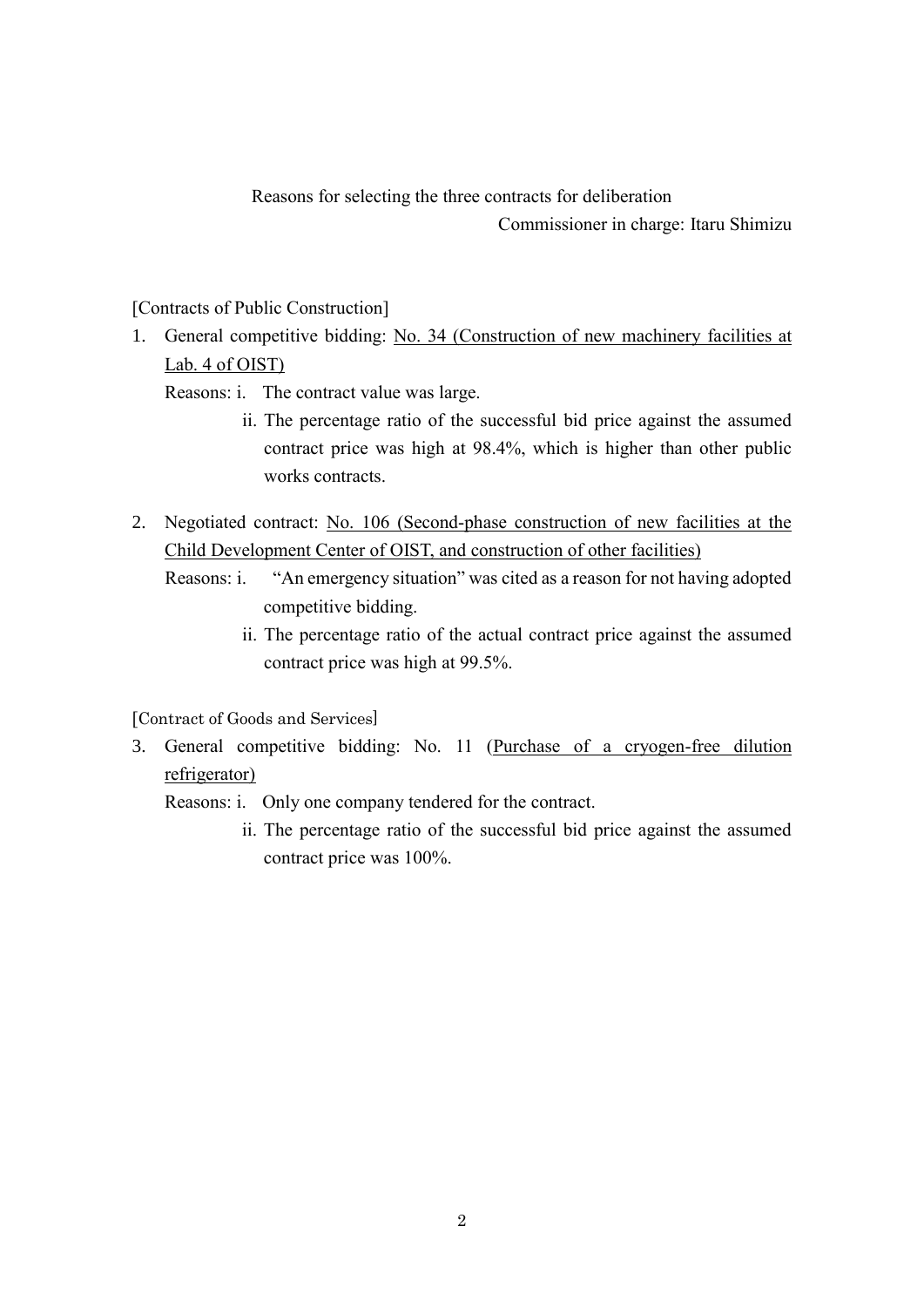(2) Deliberation of the three individual contracts

1. Contracts of Public Construction

i. Construction of new machinery facilities at Lab. 4 of OIST (General competitive bidding)

<Summary of the Contract>

- Construction of new machinery facilities at Lab. 4
- Construction was aimed at establishing the world's most advanced large-scale laboratory facilities in the fields of science and engineering (at least  $18,000 \text{ m}^2$ ). Construction was costly because it involved establishing advanced air-conditioning and sanitary facilities.
- Bidding conducted based on the initial public notice turned out to be unsuccessful because there was a great gap between the assumed contract price and the bid price. Based on the result, participants in the auction were interviewed regarding their estimated price offers. But fruitful proposals were not put forward from them.
- Securing subcontractors for the project in question was found difficult due to the lack of engineers because construction demand was brisk in Okinawa Prefecture. The situation left contractors with no choice but to secure engineers from other prefectures, which resulted in a surge in manpower costs, categorized as indirect expenses, eventually pushing up bid prices for the contract.
- The second public notice was issued without changing the requirements for participation in competitive bidding after the content of construction, the estimated construction cost and the assumed contract price were reviewed. Two companies tendered in the first auction under the second public notice. One of the two became a successful bidder as its bid price was closer to the assumed contract prices. OIST concluded a contract with the bidder.
- The assumed contract price under the second public notice was roughly in line with the underlying market price. This is believed to have resulted in the percentage ratio of the successful bid price against the assumed contract price standing at a high level.

| Comments from the committee Member       | Explanation from OIST                        |
|------------------------------------------|----------------------------------------------|
| What were specific machinery facilities? | They were facilities related to the building |
|                                          | of Lab. 4, including air-conditioning,       |
|                                          | ventilation and sanitary systems (toilets    |
|                                          | and water-supply systems).                   |
|                                          | The air-conditioning system included         |
|                                          | special air-conditioning<br>equipment        |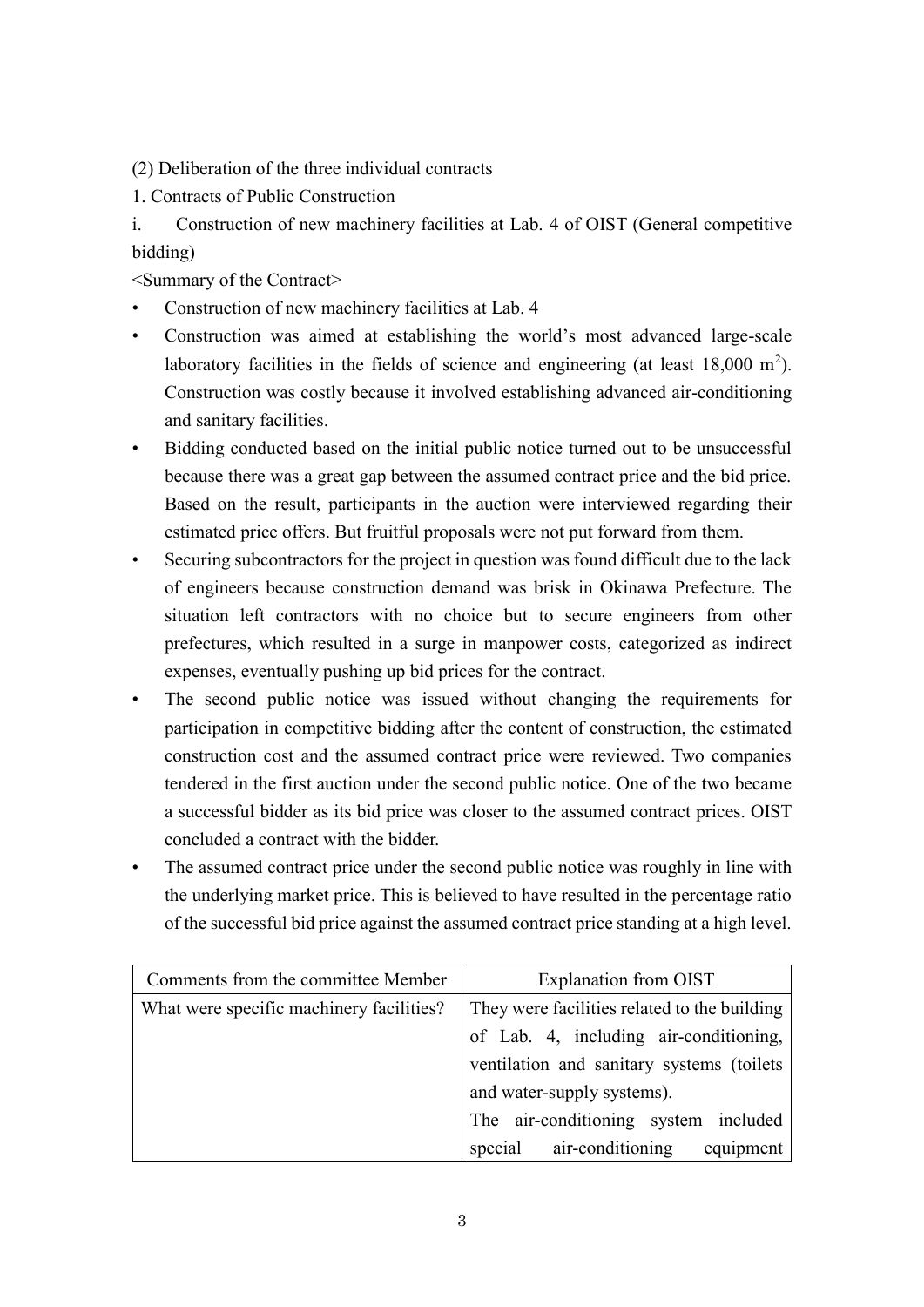|                                             | necessary for a research laboratory,         |
|---------------------------------------------|----------------------------------------------|
|                                             | leading to the construction project being    |
|                                             | expensive.                                   |
| The first auction ended in failure. How     | The gap is significant. The trend was seen   |
| much is the current gap between the         | not only in the construction of machinery    |
| assumed contract price and the bid price in | facilities but also in general construction. |
| Prefecture? Is<br>Okinawa<br>the<br>gap     | Hotel construction has been booming in       |
| significant?                                | Prefecture, resulting<br>Okinawa<br>in       |
|                                             | manpower shortage and the subsequent         |
|                                             | surge of construction costs. Manpower        |
|                                             | shortage, including the shortage of skilled  |
|                                             |                                              |
|                                             | engineers, is serious in Okinawa than that   |
|                                             | of Tokyo and quake-hit Kumamoto              |
|                                             | Prefecture.                                  |
| Was the initial assumed contract price set  | The proposed laboratory facilities were      |
| based on the market situation in Okinawa?   | designed based on the market situation in    |
| Was the competitive bidding really          | Okinawa. The assumed contract price was      |
| practical?                                  | set in light of unit labor costs in various  |
|                                             | work fields and material prices in           |
|                                             | Okinawa, listed in construction industry     |
|                                             | magazines "Sekisan Shiryo" "Bukka            |
|                                             | Shiryo" covering estimated construction      |
|                                             | cost data and prices of various products.    |
|                                             | However, the bid prices offered in the       |
|                                             | auction went beyond the initial              |
|                                             | assumption.                                  |
| Did other projects end in unsuccessful      | Generally, there would not be a great gap    |
| bidding? Were the assumed contract          | between assumed contract prices and bid      |
| prices set at an appropriate level?         | prices because assumed contract prices are   |
|                                             | set based on estimated construction cost     |
|                                             | data.                                        |
|                                             |                                              |
|                                             | However, bidding may be affected by a        |
|                                             | major natural disaster and a possible        |
|                                             | concentration<br>of<br>Olympic-related       |
|                                             | construction demand in Tokyo.                |
| The Lab. 4 project includes some special    | All-out efforts were made from the design    |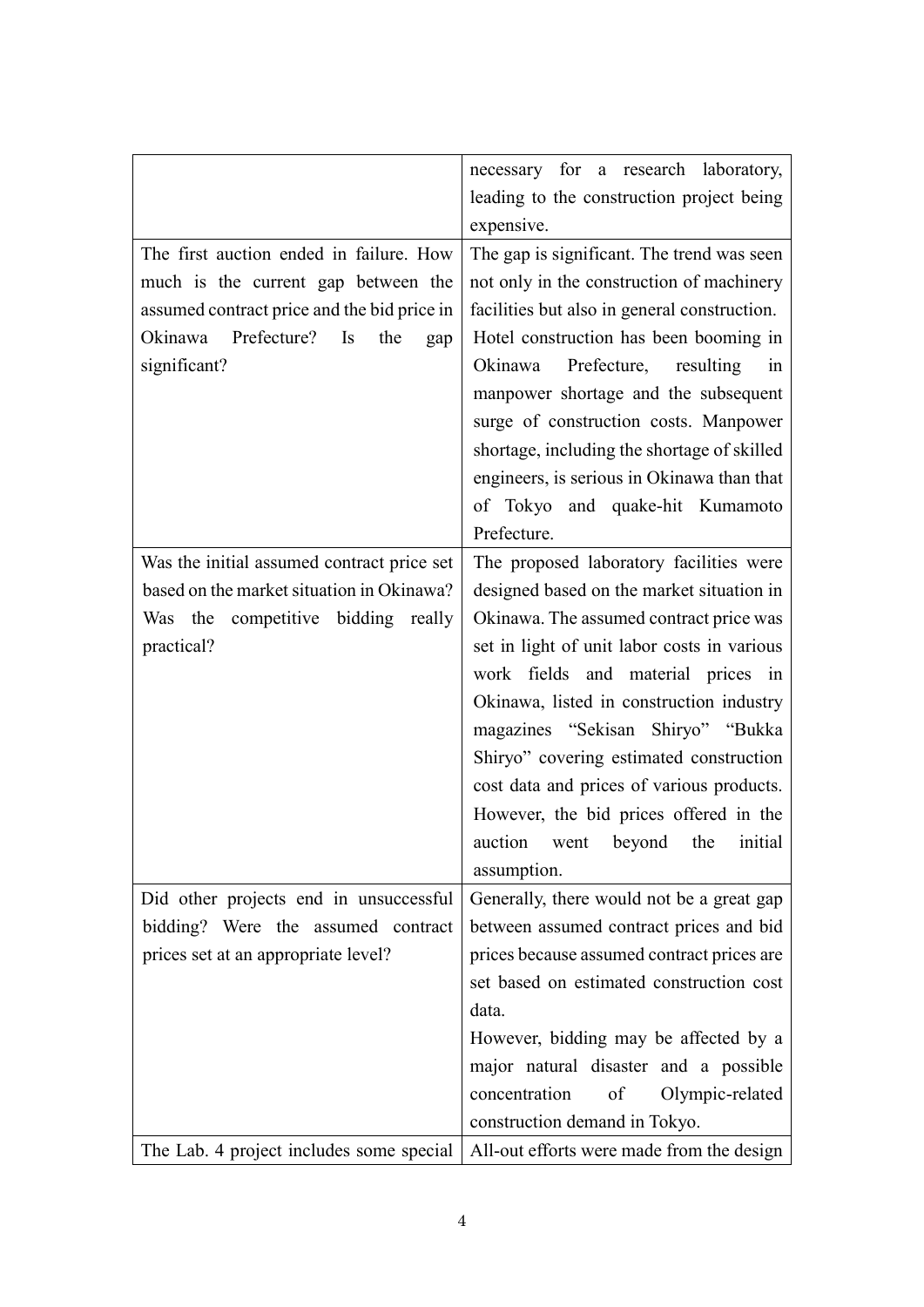| facilities. Could it be possible to make the  | stage, including consultation with the      |
|-----------------------------------------------|---------------------------------------------|
| project less costly by using general          | design office.                              |
| machinery facilities?                         | After the initial auction ended in failure, |
|                                               | participants<br>in the<br>auction<br>were   |
|                                               | interviewed to have their proposals         |
|                                               | reflected on the design of the OIST         |
|                                               | project. However, it was found through the  |
|                                               | interviews that the problem was largely     |
|                                               | with labor cost rather than technical       |
|                                               | issues.                                     |
|                                               | OIST has endeavored to make the             |
|                                               | project's design efficient and cost saving  |
|                                               | while listening to the opinions of the      |
|                                               | private sector.                             |
| Isn't it important to take into account the   | Yes, it is.                                 |
| opinions of the private sector while not      | Regarding new projects, OIST has been       |
| sticking to particular specifications         | looking for efficient design<br>and         |
| (functions)? Why not introduce new            | procurement methods. Specifically, it has   |
| technologies<br>energy-saving<br>and          | been collecting information on the          |
| measures?                                     | advisability of adopting the design-to-     |
|                                               | construction method-a contract method       |
|                                               | intended to reflect the views of design and |
|                                               | constructors in an integrated manner.       |
| Isn't it necessary to ensure that the project | OIST has never employed the "open-          |
| be undertaken in conformity with the          | book" method* in the past.                  |
| initial cost estimate?                        |                                             |
| Isn't it necessary to introduce the so-       | *The "open-book" method calls for a         |
| called "open-book" method in the future?      | constructor to submit the details of        |
|                                               | engineering work before bidding is held to  |
|                                               | disclose<br>the<br>payment<br>amount<br>to  |
|                                               | subcontractors regarding the project. The   |
|                                               | "open-book" method has already been         |
|                                               | adopted by some government agencies in      |
|                                               | their public works projects as "a method    |
|                                               | for the advanced submission of an           |
|                                               | engineering system."                        |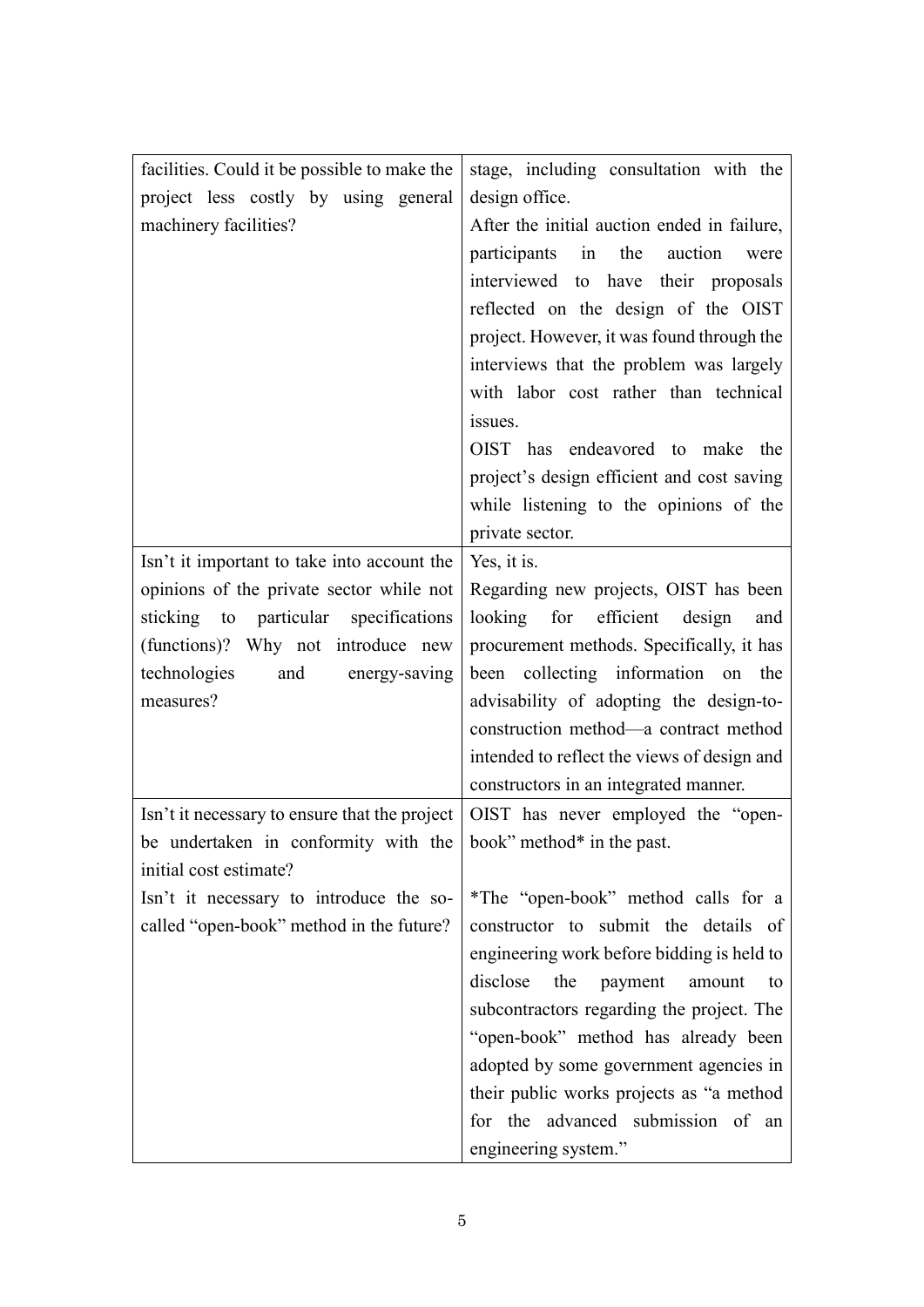|                                               | The state and municipalities have been      |
|-----------------------------------------------|---------------------------------------------|
|                                               | advised by the Ministry of Land,            |
|                                               | Infrastructure, Transport and Tourism to    |
|                                               | refrain from disclosing the assumed         |
|                                               | contract prices of their public works       |
|                                               | projects before bidding is held.            |
|                                               | OIST is considering introducing the         |
|                                               | design-to-construction method* and PFI.     |
|                                               | By setting the targeted contract price      |
|                                               | instead of the assumed contract price,      |
|                                               | OIST aims to enhance competition among      |
|                                               | tender participants. OIST intends to        |
|                                               | consult with the Cabinet Office.            |
|                                               |                                             |
|                                               | *The "design-to-construction method"        |
|                                               | calls for an order for design and           |
|                                               | engineering to be placed in an integrated   |
|                                               | manner.                                     |
| The Lab. 4 project was involving the          | It is not advisable to delay the renewal of |
| construction of new machinery facilities,     | machinery facilities. When budget for       |
| but as for other projects involving only      | facility renewal is not approved, renewal   |
| facility renewal, is it possible to delay the | work is conducted on a priority basis       |
| placement of orders until engineering         | while managing the limited budgetary        |
| demand peaks out as a means of curbing        | sources.                                    |
| engineering costs?                            |                                             |

ii. Second-phase construction of new facilities at the Child Development Center of OIST, and construction of other facilities (Negotiated contract)

< Summary of the Contract >

- ・ Expanding existing facilities (construction, exterior, interior) became necessary in view of the increase in their use at the Child Development Center.
- ・ An auction based on a general competitive method was held under the initial public notice. However, no parties had offered successful bid prices even until the prescribed number of auctions held. Under these circumstances, OIST negotiated with the firm which offered the lowest bid price. But the negotiation ended in failure amid soaring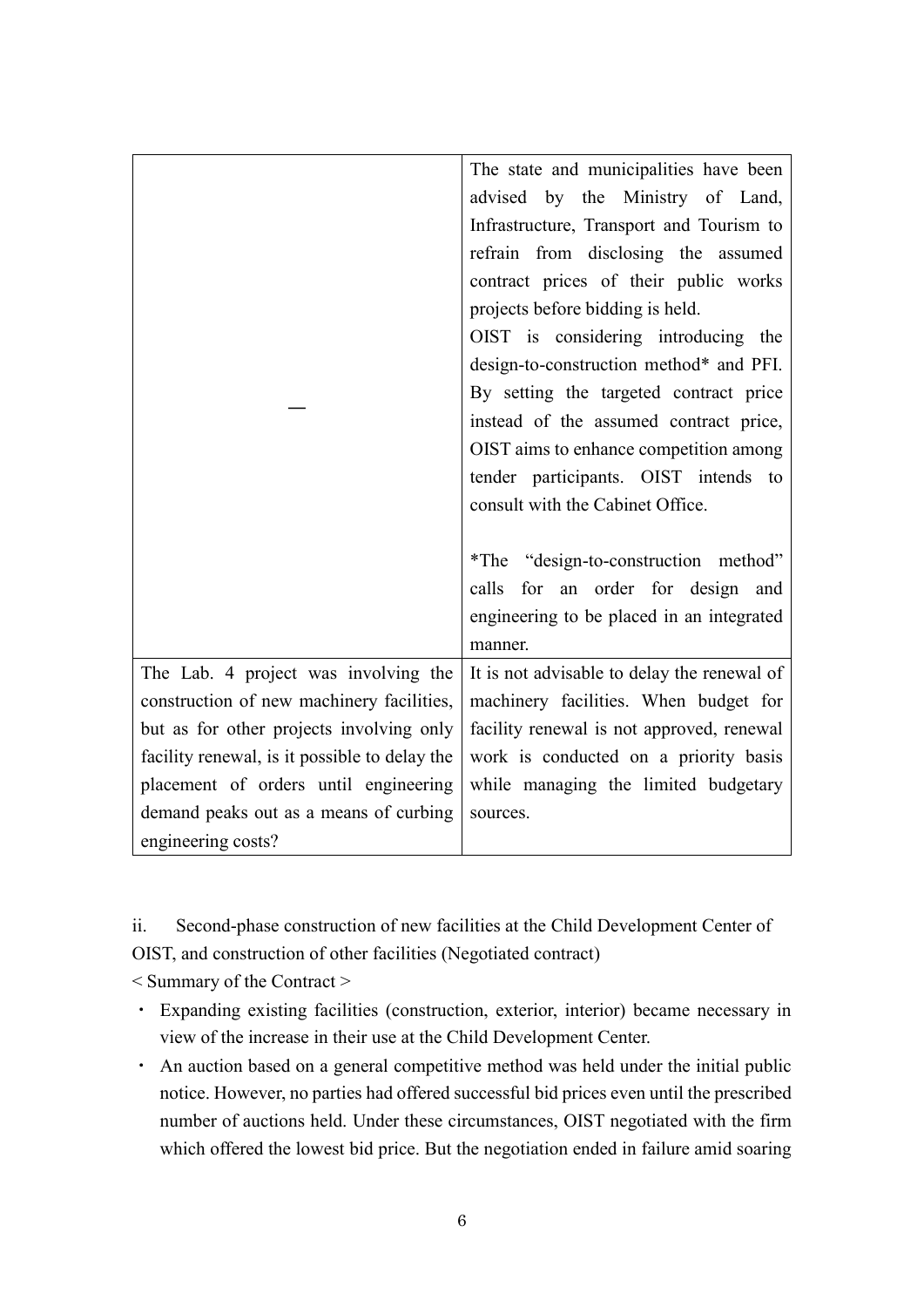prices applied to construction work in Okinawa Prefecture. Also cited was the difficulty of securing skilled engineers due to large-scale construction projects being under way at multiple places in the prefecture.

- ・ The second public notice was issued for another auction based on a general competitive method under which relaxation of requirements for participation was made. However, no successful bidder emerged when the number of auctions held reached the prescribed maximum number. OIST negotiated with the firm which offered the lowest bid price. But the negotiation ended in failure due to the same reasons for which the previous negotiation failed.
- ・ It was found that the assumed contract price set by OIST was not reflective of the underlying price trend of the construction market in Okinawa Prefecture.
- ・ It was imperative for the Child Development Center expansion project to get started as soon as possible because its delay would have affected the OIST's plan to accommodate more children at the center in line with the employment of more teachers and researchers. It was also necessary for the supplementary budget allotted for the project to be executed within the current fiscal year.
- ・ In view of the situation mentioned above, a part of the contents of the order was changed downwardly while the assumed contract price was reviewed. Another auction was held based on the new conditions. OIST negotiated with Company A, the lowest bidder in the auction, and concluded a contract with the company in order to get the project started as soon as possible.
- ・ The contract price OIST agreed to pay through its negotiation with Company A after repeated failures of competitive bidding was the minimum acceptable level for the company in view of the underlying market trend. Consequently, the percentage ratio of the successful bid price against the assumed contract price ended up being at a high level.

| Comments from the Committee Member         | <b>Explanation from OIST</b>              |
|--------------------------------------------|-------------------------------------------|
| Does nursing-care service get affected due | The auction for the Child Development     |
| to a change to the content of the initial  | Center project ended in failure. However, |
| project at the Child Development Center?   | the difference between the bid price and  |
| If it was found that nursing-care service  | the assumed contract price was small.     |
| could not be affected, could it have been  | After no successful bidder emerged in the |
| possible to devise a Child Development     | auction, OIST looked for a negotiated     |
| Center project that would likely lead to   | contract that could be concluded without  |
| successful bidding in view of the prospect | changing the conditions. But the attempt  |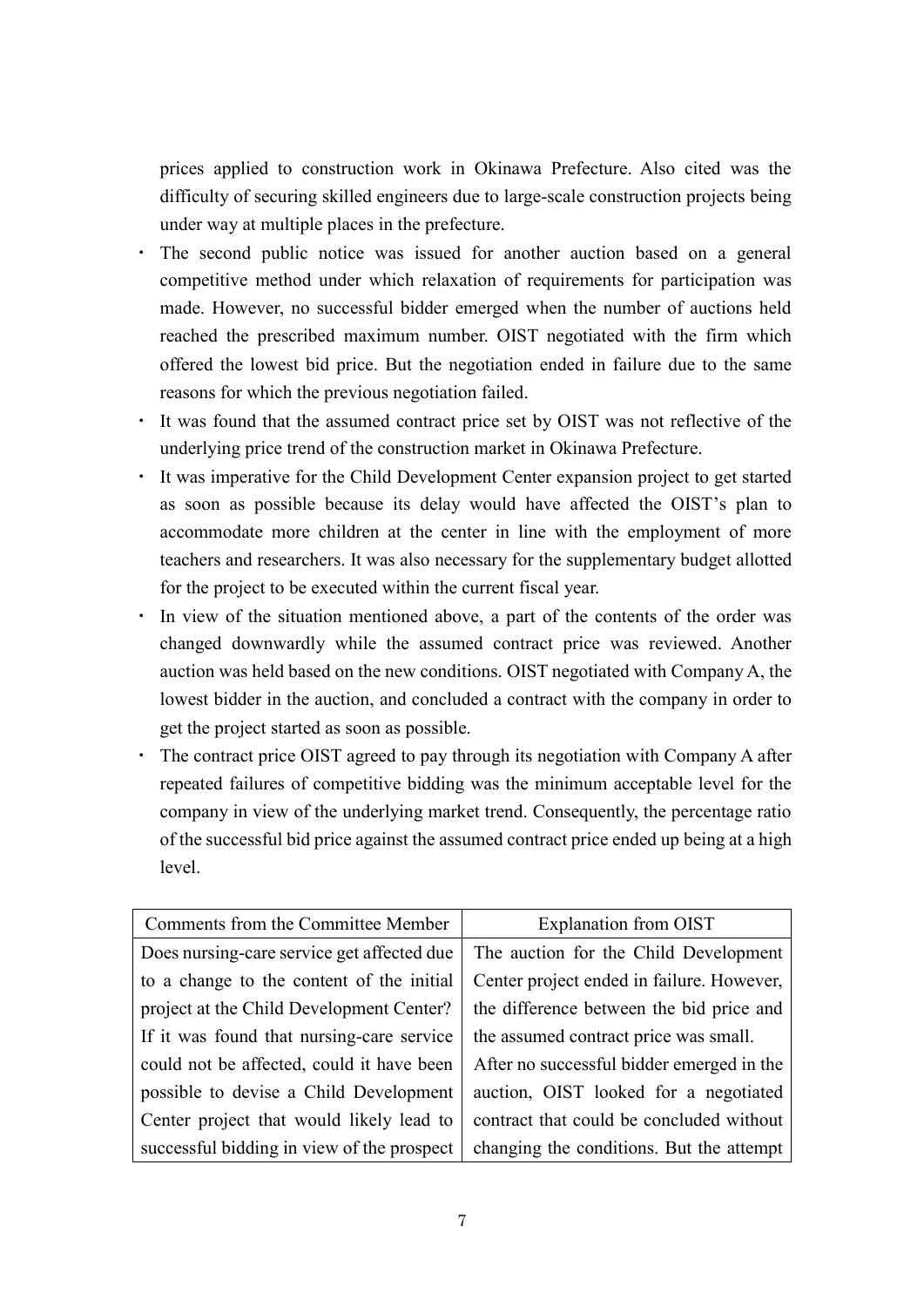| that the project would take the same          | ended in failure.                             |
|-----------------------------------------------|-----------------------------------------------|
| course as the Lab. 4 project?                 | The downward revision to the content of       |
|                                               | the project was limited to the fields that    |
|                                               | would less affect the function of the         |
|                                               | center, including blackboards and outdoor     |
|                                               | tree planting. These fields were omitted      |
|                                               | from the initial project because installing   |
|                                               | them after construction work is completed     |
|                                               | was considered possible.                      |
|                                               | The project was meant to build good-          |
|                                               | quality facilities at reasonable costs.       |
|                                               | Based on this idea, OIST avoided              |
|                                               | curtailing the content of the project too     |
|                                               | excessively at the beginning.                 |
| Was there a major change?                     | There was not a major change. There was       |
|                                               | not a change in the area subject to           |
|                                               | construction work.                            |
| What was a reason why the contract price      | The contract price was raised due to          |
| was raised from the initial assumed price?    | manpower<br>soaring<br>costs<br>amid the      |
|                                               | difficulty of securing skilled engineers.     |
|                                               | Material procurement costs did not change     |
|                                               | much.                                         |
| From the viewpoint of procedures, was it      | It has been advised by authorities that a     |
| necessary to hold the second auction?         | state-run university should hold two          |
| Could it have been possible to conclude a     | rounds of auctions.                           |
| negotiated contract after the first auction?  | OIST set the auction schedule at early        |
|                                               | dates in view of a possibility that the first |
|                                               | auction could fail.                           |
| It is necessary to take into account costs    | While taking into account the overall         |
| associated with the auction process. If       | situation, OIST is prepared to quicken its    |
| auction procedures prolong, the total cost    | contract negotiations if the first auction    |
| will increase.                                | turns out to be unsuccessful, so that the     |
|                                               | contract could be concluded at an early       |
|                                               | time.                                         |
| construction<br>It<br>that<br>many<br>appears | Yes, it is. OIST has invited construction     |
| companies can participate in a tender for     | companies to its tenders. However, no         |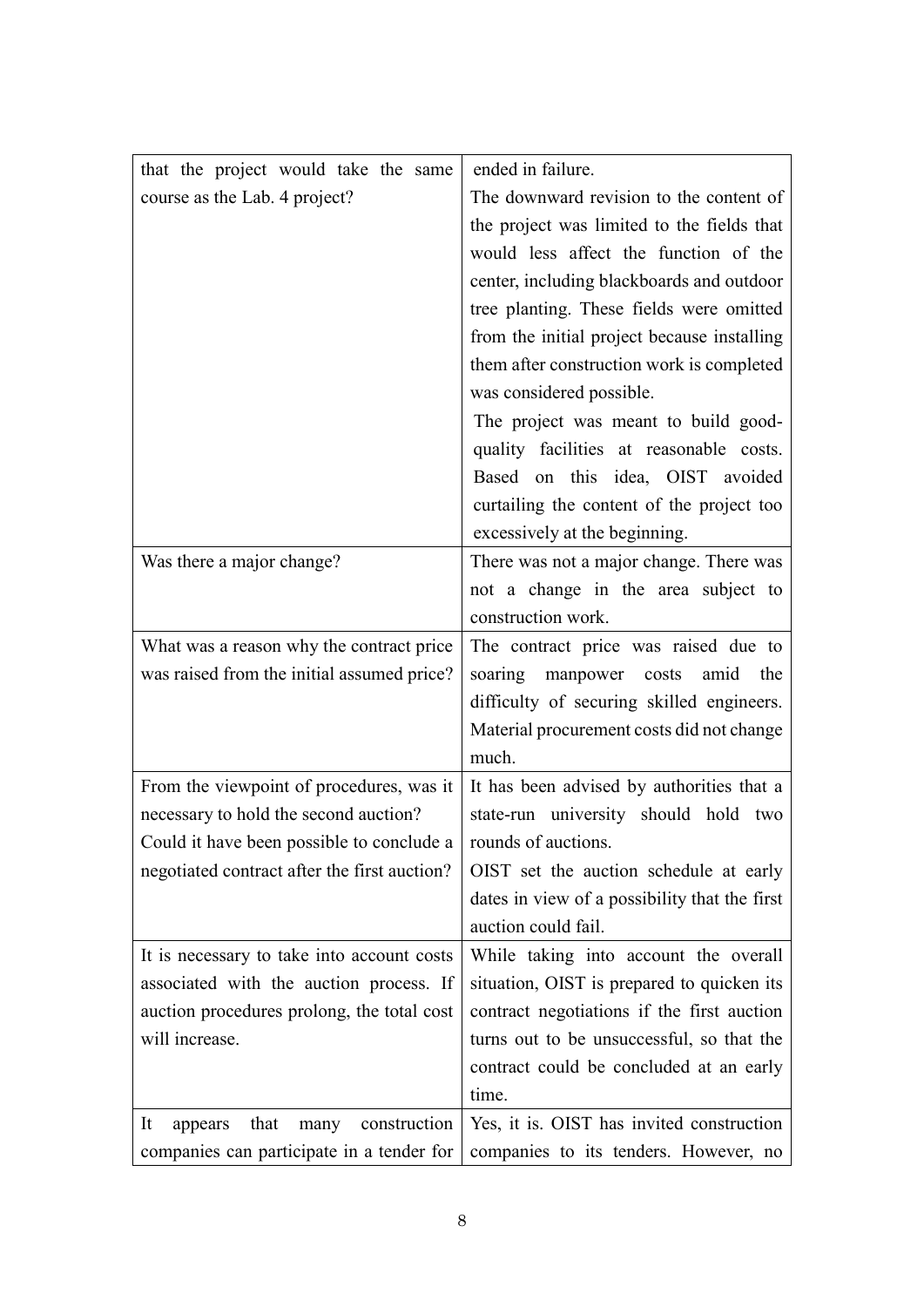| general construction projects. However, in | response has sometimes come from them,      |
|--------------------------------------------|---------------------------------------------|
| the case of tenders sponsored by OIST, the | of them<br>while<br>declined<br>some<br>to  |
| number of bidders has been only two or     | participate.                                |
| three. Is this usual at OIST?              | Projects sponsored by OIST involve          |
|                                            | engineering work undertakable by local      |
|                                            | construction companies. Therefore, OIST     |
|                                            | has contacted directly such companies.      |
|                                            | However, they have declined the offers for  |
|                                            | public works, citing tight schedule due to  |
|                                            | undertaking of private-sector<br>the        |
|                                            | construction projects. OIST will continue   |
|                                            | to make efforts so that many construction   |
|                                            | firms will participate in its tenders.      |
|                                            | It is likely that more than 10 companies to |
|                                            | participate in a tender for a civil         |
|                                            | engineering project. However, it is usual   |
|                                            | to see participation by a few companies in  |
|                                            | the case of a tender for a construction     |
|                                            | project like this. Under the second public  |
|                                            | notice, OIST relaxed requirements for       |
|                                            | participation in the tender, a step that    |
|                                            | covered almost all engineering companies    |
|                                            | operating in Okinawa Prefecture. OIST       |
|                                            | approached these companies individually     |
|                                            | but only a few of them tendered.            |

2. Contract of Goods and Services

iii. Purchase of a cryogen-free dilution refrigerator (General competitive bidding)

- < Summary of the Contract >
- ・ Given the budget allotted for buying the research equipment being more than 50 million yen, the committee tasked with deciding specifications was launched for product selection. The product to be bought was decided through a general competitive bidding.
- ・ It was decided that a product made by Company B would be bought under this procurement. Specifications decided by the committee envisaged the product made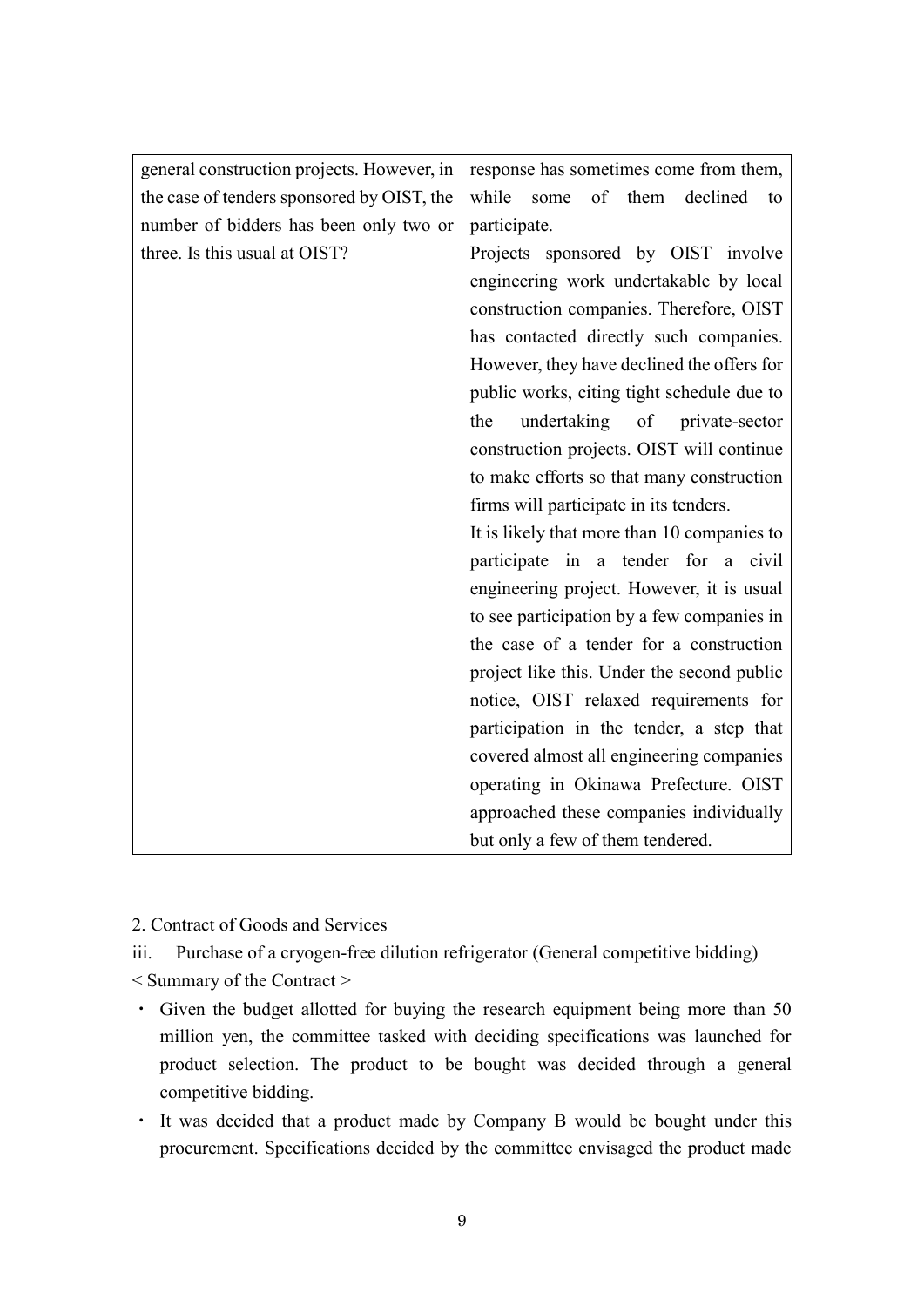by Company B. However, it was decided that a general competitive bidding, including screening of tender participants, would be held in light of the fact that products similar to the one selected existed in the market.

- ・ The assumed contract price was decided based on past purchases of the same product by OIST and other organizations, and an estimate made by Company R, a sales agent for the product and winner of the bidding, and presented to OIST as a reference.
- ・ It was found that OIST and other domestic organizations had bought products made by Company B in the past under the contracts only with Company R. The labeled price of the product was the same as the contract price.
- ・ As for the product in question, OIST judged the estimated reference price presented by Company R, the same as the labeled price, as appropriate and adopted it as an assumed contract price.
- ・ Consequently, the percentage ratio of the successful bid price against the assumed contract price was 100%.

| Comments from the Committee Member           | Explanation from OIST                      |
|----------------------------------------------|--------------------------------------------|
| Did OIST envisage a Company B product        | The laboratory which would place an        |
| initially?                                   | order initially designated a Company B     |
|                                              | product. However, it was decided that a    |
|                                              | general competitive bidding, including     |
|                                              | screening of tender participants, would be |
|                                              | held in light of the fact that products    |
|                                              | similar to the one selected existed in the |
|                                              | market.                                    |
|                                              | The laboratory had already used the same   |
|                                              | type of product.                           |
| Did the similar products that existed in the | The product was not<br>ordinary<br>an      |
| market characteristically differ from the    | refrigerator but a special refrigerator,   |
| one selected?                                | which means that specifications to be      |
| Could it have been rational to have          | adopted were limited.                      |
| concluded a negotiated contract instead of   | However, the reason to choose<br>a         |
| holding a general competitive bidding in     | negotiated was weak in view of the fact    |
| view of the fact that OIST had a             | that products similar to the one selected  |
| preference for a Company B product?          | existed in the market.                     |
|                                              | In addition, a negotiated contract was not |
|                                              | adopted because OIST was not able to       |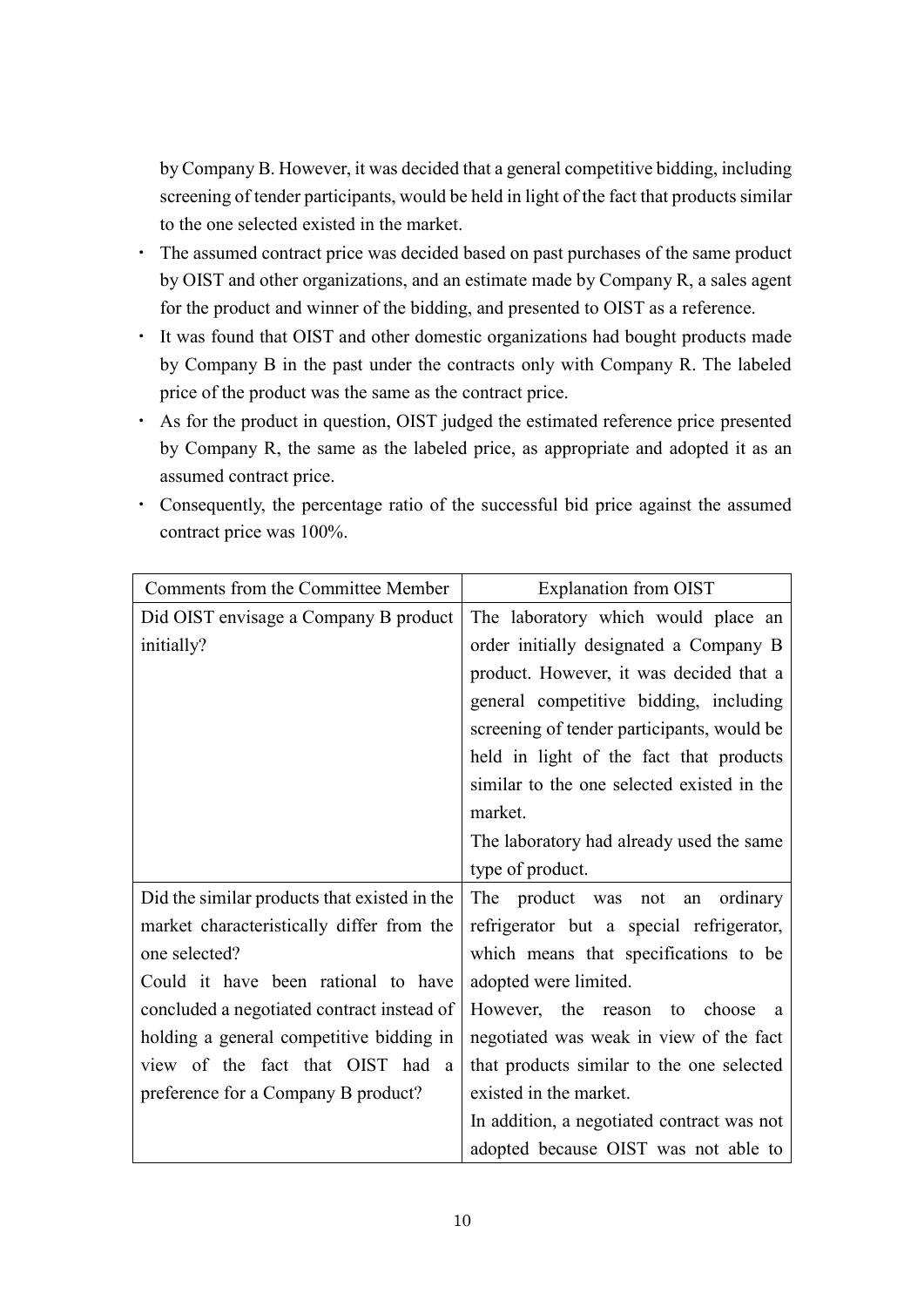|                                             | confirm that Company R was the only         |
|---------------------------------------------|---------------------------------------------|
|                                             | domestic sales agent handling the product.  |
| Couldn't it have been possible to negotiate | In the past purchases of products made by   |
| the prices through the negotiated contract? | Company B by OIST and other                 |
|                                             | organizations, the labeled price of the     |
|                                             | product was the same as the contract price. |
|                                             | In view of this fact, OIST judged that      |
|                                             | price-cutting negotiations would be         |
|                                             | difficult, and decided not to negotiate the |
|                                             | prices during the stage of contract         |
|                                             | procedures.                                 |
| Striking a balance between ensuring         |                                             |
| transparency and pursuing efficiency is     |                                             |
| important.                                  |                                             |
| Does the contract contain a clause that     | Maintenance for the first one year will be  |
| covers maintenance expenses?                | covered under the contract. Such expenses   |
|                                             | beyond the one-year period will be          |
|                                             | covered under another contract being        |
|                                             | concluded.                                  |
| Why not make price negotiations so that     | OIST considers making such negotiations     |
| the coverage of maintenance expenses        | when requesting CAPEX.                      |
| would be packaged into the contract?        | OIST exchanged views with overseas          |
|                                             | agencies, including IST Austria and the     |
|                                             | Weizmann Institute of Science. According    |
|                                             | to them, similar price negotiations are     |
|                                             | under way.                                  |
| Did OIST verify the appropriateness of the  | Yes, we did.                                |
| document presented by Company R to          |                                             |
| certify the labeled price?                  |                                             |
| Verifying the appropriateness of the price  | The price of the entire refrigerator system |
| presented by Company R is important.        | checked<br>regarding<br>was<br><i>its</i>   |
| Did OIST verify the appropriateness of the  | appropriateness. However, the price of      |
| price of each of component items that       | each of accessories that constitute the     |
| constitute the refrigerator system?         | system was not checked.                     |
| Did OIST check the prices of similar        | Yes, OIST compared the price offered by     |
| products offered by other companies?        | Company R with the prices presented by      |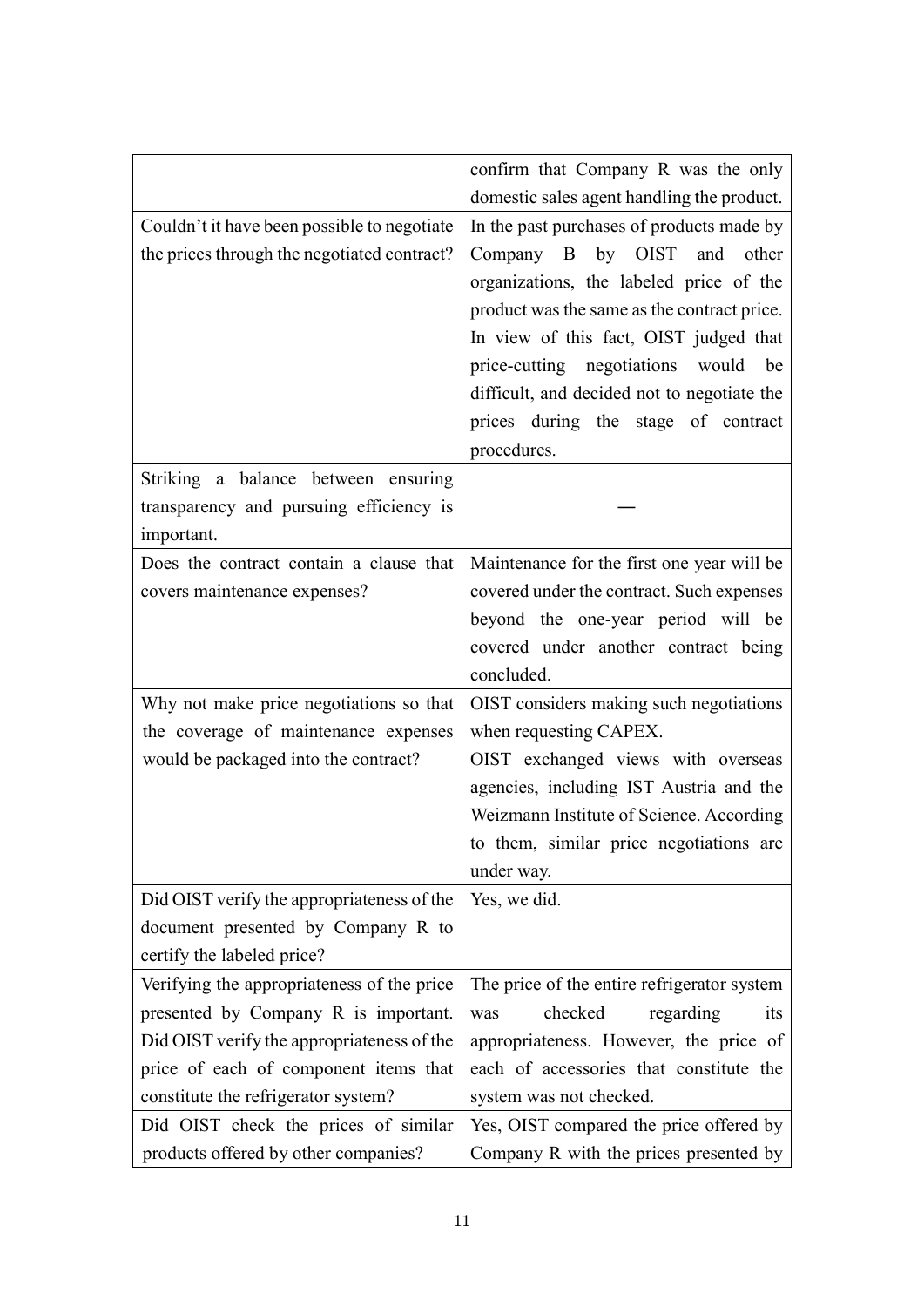|                                                                                    | other companies.          |
|------------------------------------------------------------------------------------|---------------------------|
| If the prices of the products offered by No. The specifications of the products    |                           |
| other companies had been cheaper, could   made by other companies did not meet the |                           |
| OIST have purchased them?                                                          | requirements set by OIST. |

(3) Matters reported by OIST

i. Report on a survey of price differences between Japan and overseas regarding research materials and equipment (presented at the Research Administrator Council in 2017)

< Summary of the report >

- ・ Opinions were filed by foreign researchers. According to them, domestic prices of reagents and expendables are higher than their overseas prices.
- ・ Data were collected and analyzed regarding import products distribution routes for research materials and equipment made by overseas companies and their respective prices in Japanese and overseas markets to grasp the price differences between Japan and overseas and identify the reasons for the differences.
- ・ The analysis of the price differences found that research materials and equipment are sold at the lowest prices in the country where their manufacturers are headquartered.
- ・ It was found that prices are high for products for which no rivalry exists.
- The extent of price differences differs according to the price range to which the product belongs.
- ・ The general tendency is that foreign-made expendables are sold at higher prices in Japan while foreign-made reagents are sold at lower prices in Japan.
- ・ As for chromatography products, Japanese manufacturers have maintained a proven track record in technological expertise and services for years. To counter Japanese rivals, foreign manufacturers may have lowered the prices of their products when marketing them in Japan.
- ・ It was found through the analysis that price differences between Japan and overseas are not the same for all products. The differences are generally determined by such factors as the price range to which the product belongs and competitive situation of the product category.
- ・ The survey of the price differences was meaningful as it may help OIST in negotiations with vendors. The survey may not produce fruitful results in the immediate future. But in view of the fact that this kind of survey has not been conducted at all in the field of public procurement, it was meaningful, especially from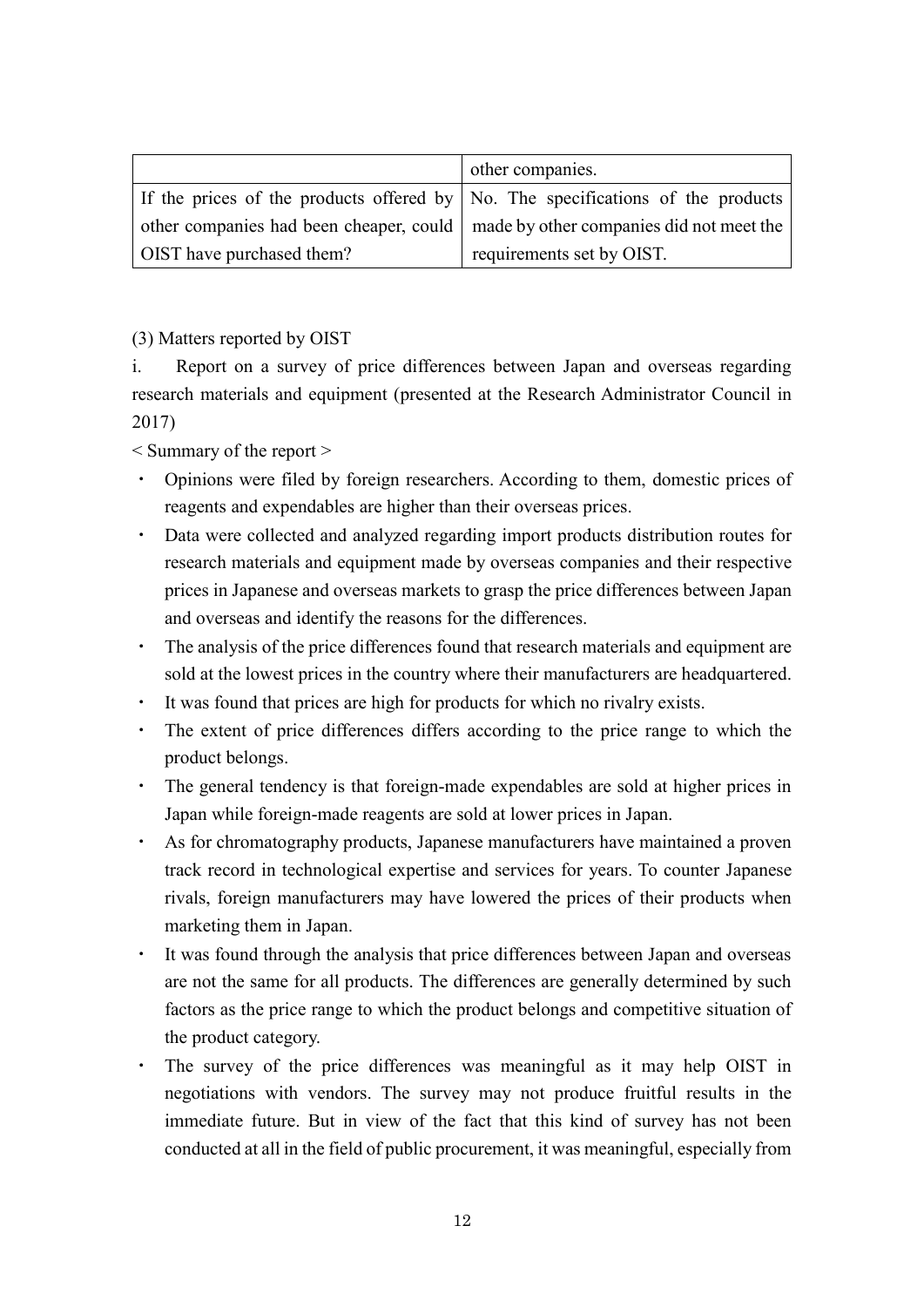the viewpoint of verifying the appropriateness and rationality of the purchased prices from a global angle.

| Comments from the Committee Member         | <b>Explanation from OIST</b>                |
|--------------------------------------------|---------------------------------------------|
| The survey was conducted excellently.      |                                             |
| What is important is ensuring that the     |                                             |
| price difference is within a range that is |                                             |
| reasonable in terms of exchange rates,     |                                             |
| distribution costs and supply-demand       |                                             |
| balance.                                   |                                             |
| How does OIST<br>exchange-rate<br>see      | The unified exchange rate was used when     |
| fluctuations?                              | purchased prices were calculated in the     |
|                                            | survey. It is possible that exchange-rate   |
|                                            | fluctuations would affect the purchased     |
|                                            | prices significantly.                       |
| Is the price different within a reasonable | There is an impression that the products in |
| range?                                     | question are sold at high prices in Asian   |
|                                            | countries including Japan, China and        |
|                                            | South Korea.                                |
| What was the methodology for obtaining     | OIST requested each foreign                 |
| price information in foreign countries?    | manufacturer for price estimation through   |
|                                            | its website.                                |
| What percentage of price differences was   | The purpose of the survey was to grasp the  |
| seen?                                      | overall trend of price differences.         |
|                                            | Therefore, OIST does not have numerical     |
|                                            | data regarding the price differences.       |

ii. Report on research materials and equipment purchases

< Summary of the report >

- ・ Report on research materials and equipment purchases that have been made since 2012.
- ・ Past purchases of research equipment, outsourcing expenses and maintenance fees were analyzed to explore ways to cut costs in these areas, which account for a major portion of the overall cost of OIST activities.
- ・ Explanation focused on research CAPEX (equipment valued at 3 million yen or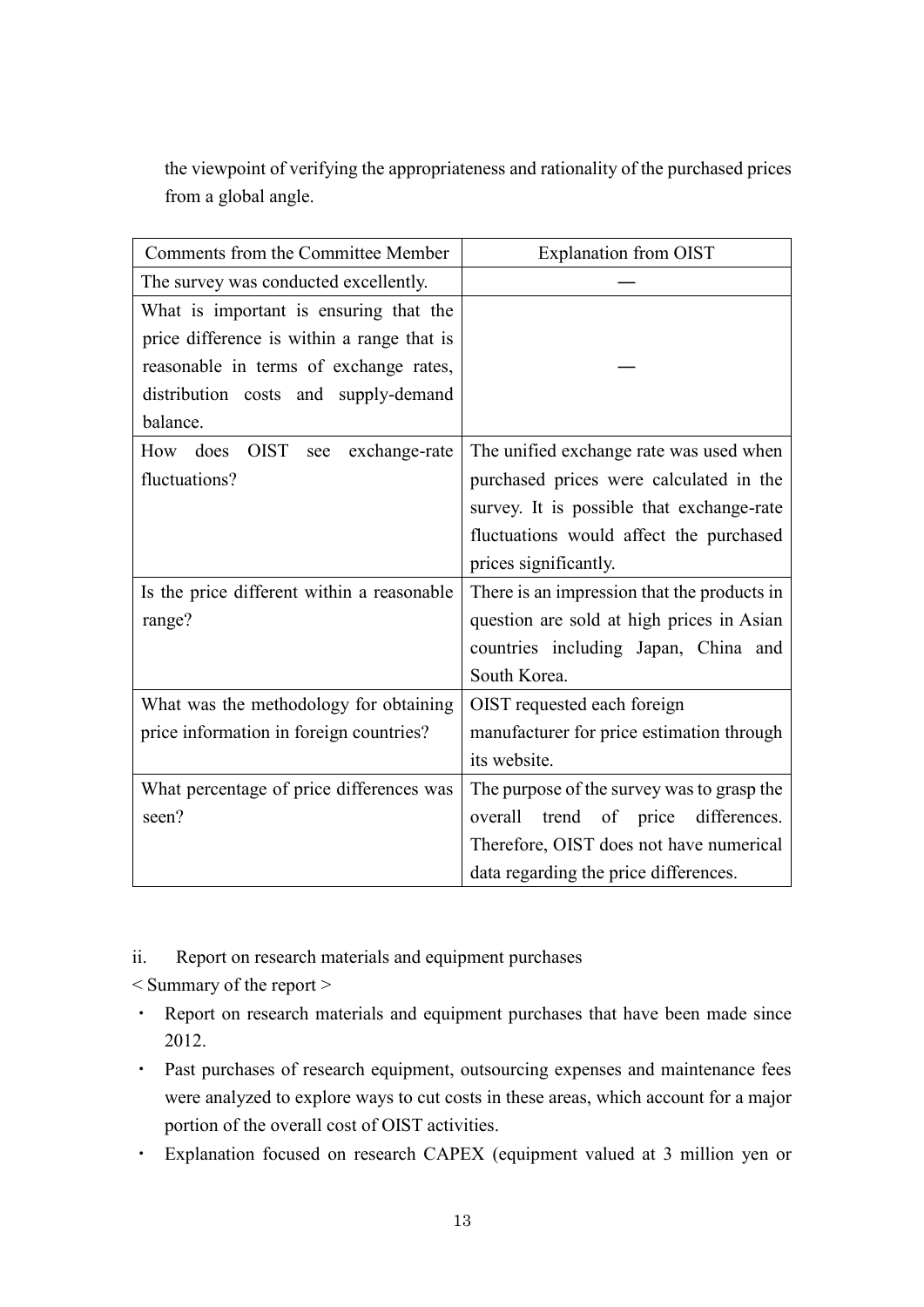more).

- ・ More than 1.6 billion yen was budgeted for research CAPEX in fiscal 2016, representing more than 20% of the total budget. A total of 130 purchase contracts were concluded in the year regarding CAPEX. One contract was valued at an average 15 million yen.
- ・ OIST believes that further cost-cutting is possible in equipment procurement if prospective suppliers are exposed to competition during the stage of cost estimation.
- ・ Currently, many research laboratories designate specific research equipment to be bought when making budgetary request. In that case, however, competition is only between sales agents handling the product being designated. Significant merits cannot be expected from such competition.
- ・ As a means of further cost-cutting, OIST is considering having procurement experts take part in the process of choosing equipment to be bought before making budgetary request. This process supports such equipment selection that competition between multiple manufacturers can be assumed.
- ・ Under this selection method, OIST contacts multiple manufacturers during the stage of selecting equipment, making them recognize competition and placing OIST in an advantageous position in price negotiations.
- ・ The OIST's section in charge of procurement is staffed with employees with research experiences and those with marketing experiences at sales agents, and measures explained above are in place.
- ・ OIST believes that in view of cases of overseas research institutions, it may be necessary to make price negotiations for research equipment, while having the contract cover maintenance expenses for multiple years.

| Comments from the Committee Member | Explanation from OIST                      |
|------------------------------------|--------------------------------------------|
|                                    | Overseas research organizations, such as   |
|                                    | IST Austria and the Weizmann Institute of  |
|                                    | Science, make price negotiations with      |
|                                    | manufacturers without disclosing the       |
|                                    | products they want, a method aimed at      |
|                                    | enhancing price competition.               |
|                                    | When buying a certain research device,     |
|                                    | the Weizmann Institute of Science, for     |
|                                    | example, aims to reflect about 10 years of |
|                                    | maintenance expenses covered under the     |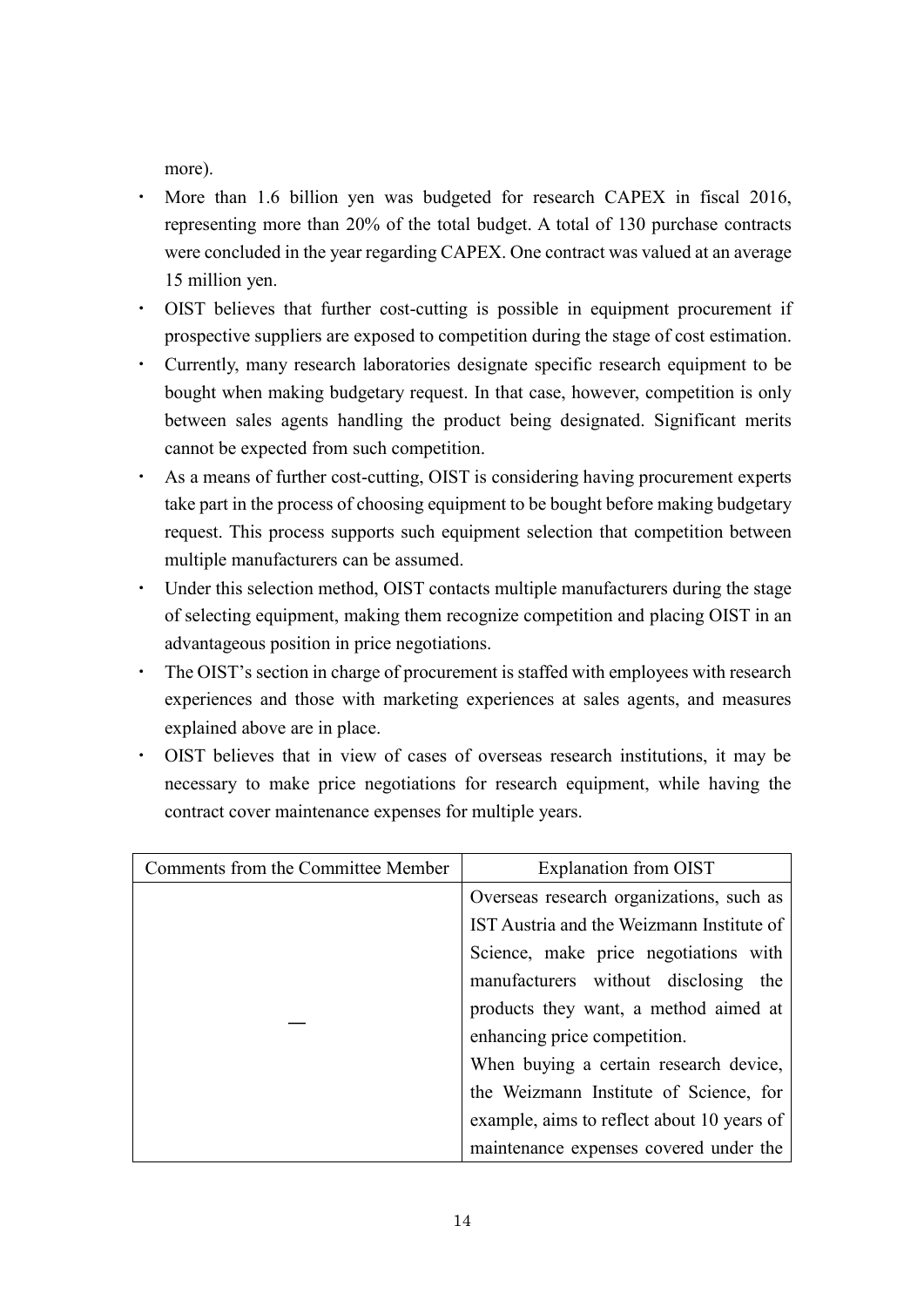|                                              | contract being negotiated. Even if the       |
|----------------------------------------------|----------------------------------------------|
|                                              | equipment it would buy has already been      |
|                                              | decided, the institute would not disclose it |
|                                              | while price competition is under way         |
|                                              | between prospective suppliers. It is said    |
|                                              | the institution would eventually purchase    |
|                                              | the intended equipment under these           |
|                                              | circumstances.                               |
|                                              | OIST thinks it is necessary to take a        |
|                                              | similar approach in the future.              |
| Enhancing competition between brands is      | OIST's<br>section in<br>The<br>of<br>charge  |
| effective. Researchers are particular about  | staffed<br>with<br>procurement is<br>three   |
| specifications of research equipment         | employees who have been experienced in       |
| being used by them. Therefore, it is         | research while having deep knowledge of      |
| necessary to respect their opinions while    | the equipment being introduced. The three    |
| promoting competition between brands. If     | are involved in the selection of research    |
| competition is intensified, prices will be   | equipment while working with the             |
| more negotiable.                             | laboratory which made purchase request.      |
| It is difficult to decide what extent        |                                              |
| researchers' intention should be reflected   |                                              |
| in the purchase of research equipment. If    |                                              |
| their intention is fully respected, a tender |                                              |
| being held for the purchase will be          |                                              |
| ceremonious. If specifications are to be     |                                              |
| narrowed in line with researchers' wish, it  |                                              |
| is necessary to rationally explain that such |                                              |
| specifications would produce intended        |                                              |
| research results.                            |                                              |

## iii. Report on purchases of expendables

< Summary of the purchases >

・ Purchases of expendables and reagents totaled 9,600 in fiscal 2016, accounting for 46% of the total purchases of 21,600. In terms of value, however, purchases of expendables and reagents, whose unit prices are both relatively low, represent 6% of the total purchase.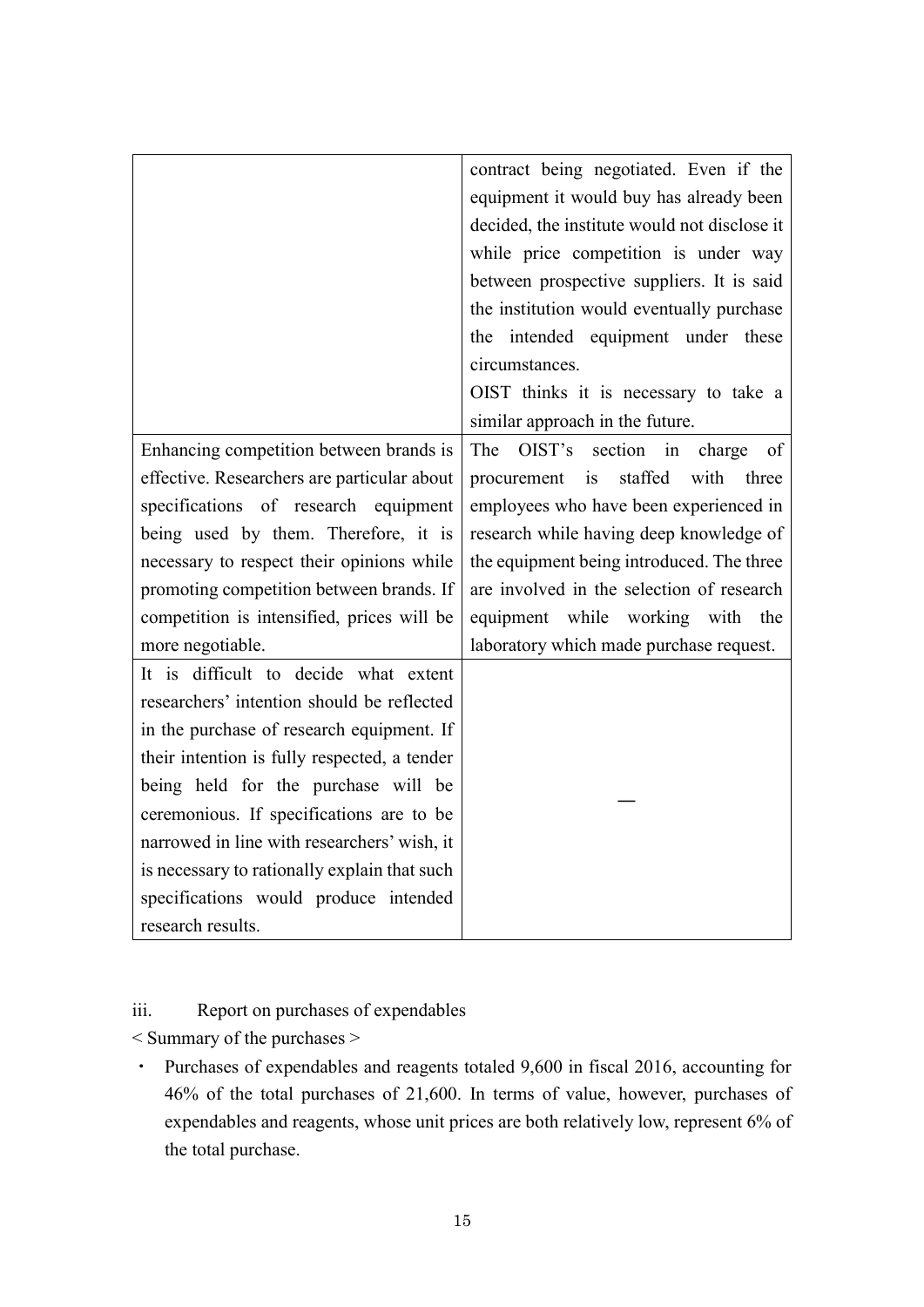- ・ Three Internet sites are available at OIST to make expendable purchases easier. Data of expendable purchases made via the Internet sites are linked to the OIST's financial accounting system. The order will be reflected in the accounting system the following day.
- ・ A supplies store similar to a co-op store is set up at OIST.
- ・ A state-run research and development entity (hereinafter called Entity A) purchases expendables through Internet shopping sites, as OIST does. Entity A, however, received an opinion from the Board of Audit of Japan, in which the entity was advised to take remedial measures, including introducing a general competitive bidding, so that it can enjoy benefits from competition.
- ・ As part of efforts to look for easier methods for buying small-value expendables, OIST, like Entity A, places online orders. Based on the Board of Audit of Japan opinion shown above, OIST is considering better ways of further promoting procurement efficiency in the future.

| Comments from the Committee Member      | <b>Explanation from OIST</b>                  |
|-----------------------------------------|-----------------------------------------------|
| Was the problem with Entity A having    | According to the report compiled by the       |
| placed purchase orders through Internet | Board of Audit of Japan, Entity A buys        |
| without checking information<br>sites   | expendables through 11 shopping sites. A      |
| provided by other similar websites?     | same kind of product was available            |
|                                         | through multiple sites but its price was      |
|                                         | different between the sites. Discretionary    |
|                                         | access to all sites was possible for Entity   |
|                                         | A. But the purchase system developed for      |
|                                         | Entity A did not guide the entity to the site |
|                                         | that offered the lowest price.                |
|                                         | It was also pointed out that contract         |
|                                         | procedures through the Internet system        |
|                                         | did not reflect the prices seen in general    |
|                                         | bidding,<br>competitive<br>government         |
|                                         | procurement contracts<br>and<br>assumed       |
|                                         | contract prices.                              |
|                                         | OIST thinks that what extent clerical costs   |
|                                         | should be allotted to buying small-value      |
|                                         | office supplies is controversial.             |
|                                         | The three online sites are<br>currently       |